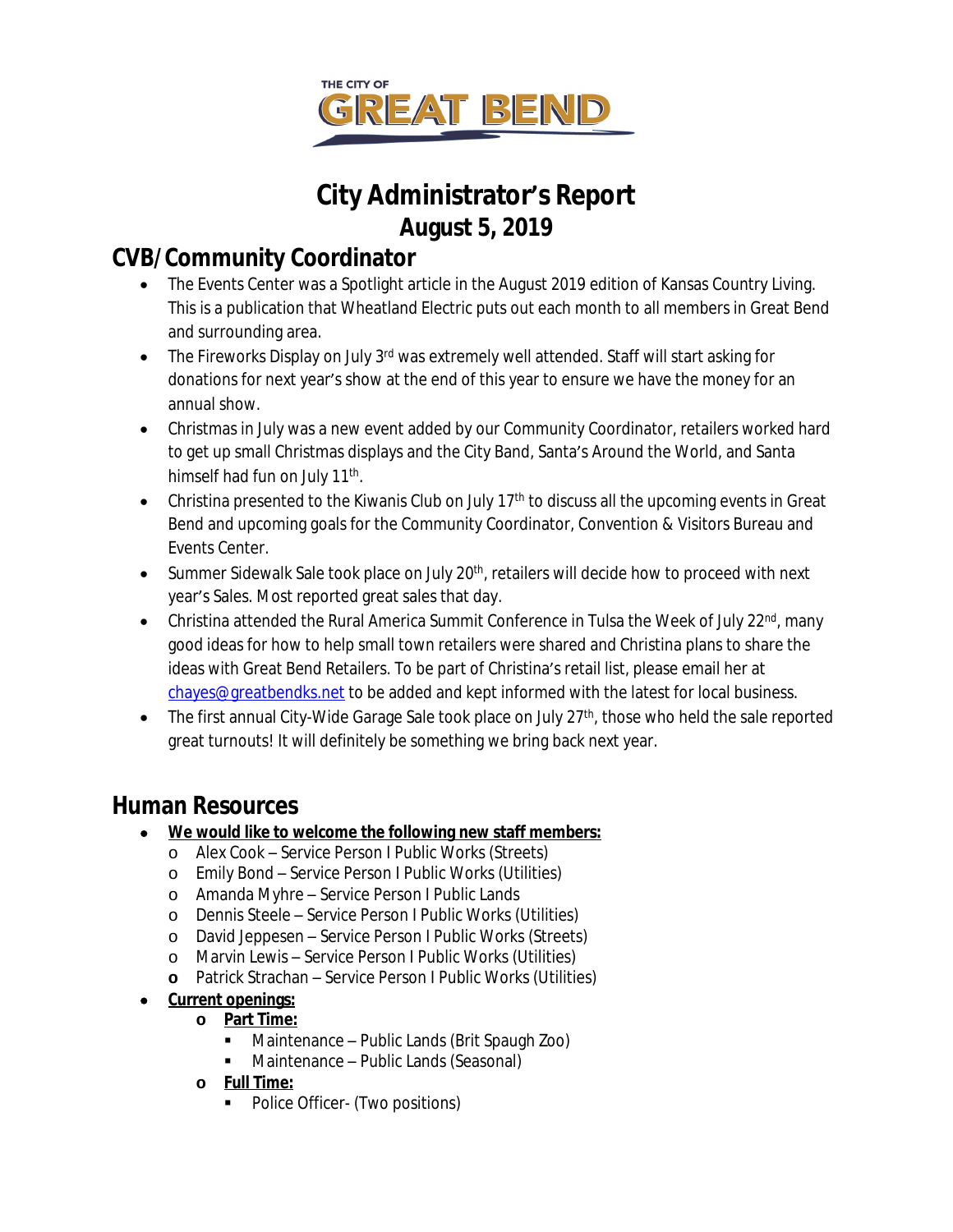

- Events Center Service Person 1 CVB
- Service Person I Public Lands

## **Network Administrator**

- Attended Cybersecurity Training in Topeka
- Meeting with Cox and Nex-tech to discuss fiber
- Working on updating firewalls at each department for City
- Working on replacement computer for Bob and open office at City Hall (part of upgrade process)
- Replaced Alison's computer at City Hall (part of upgrade process)
- Setup new emails for Zoo and Fire department
- Setup new ethernet and phone connections at Fire Station 1 as new office added for Deputy Chief and Logan relocation
- Still trying to schedule a meeting with Windy Prairie to update Cemetery KIOSK to web interface
- Continuing Phishing email tests for Security Awareness Training for the city (Results have been improved from previous months)
- Started sending "Scam of the Week" emails to provide more information on what to watch for in phishing emails

# **Public Lands**

- Hosted the Legion Zone Tournaments and Hap Dumont 11U State Baseball Championship
- Supported seven functions at the Event Center
	- o Fireworks show
	- o BC Fair
	- o Bike, Brew, Q
- JKS square metal work, corners, and inside of the bandshell were repainted
- Zoo roofs were shingled, and BS shelters and restrooms will be completed in early August
- New playground equipment at Vets is installed and the surfacing installed the 13<sup>th</sup> of August
- Last day for the pool is the  $11<sup>th</sup>$  August
- **Bark in the Park (dog swim) is 17<sup>th</sup> August from !0am to 1pm**

# **Public Works**

## **Property Maintenance Enforcement:**

- 135 Complaints this month with 61 being citizen reported
	- o 44 complaints for trash/refuse
	- o 9 complaints for motor vehicles
	- o 80 complaints for overgrown vegetation
	- o 0 complaint for illegal dumping
	- o 0 complaints were investigated and no violation found
	- o 2 complaint for minimum standards
	- o 0 complaint for graffiti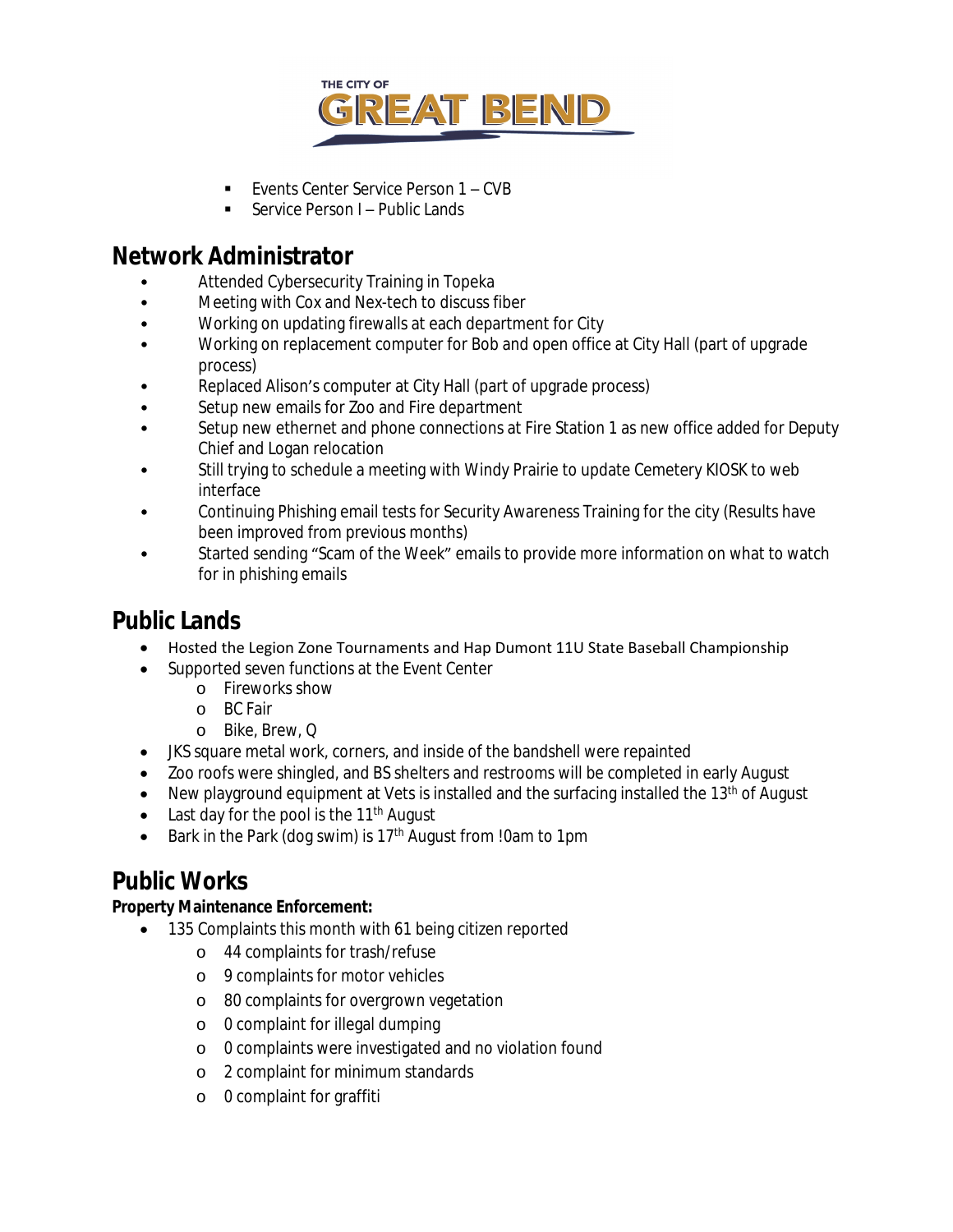

- 82 Abatement notices sent out
- 22 Abatements performed
- 0 Cases closed per citizen compliance
- 12 Motor vehicles were brought into compliance

#### **Street Department**

- Bladed 47 blocks of streets
- **•** Repairs to the 18<sup>th</sup> & Baker RCBC have been completed
- Cleaned misc drainage ditches and culverts throughout the entire city
- Performed painting operations to remark the white dashes on 10<sup>th</sup> St between Patton and Baker St.
- Removed existing crosswalks and parking striping around the Harrison School and replaced with new striping that is MUTCD compliant and safer for the pedestrian traffic.
- Performed mowing operations to the flood control system
- Performed milling operations at the Expo grounds to remove pop ups due to the heat
- Performed curb and gutter repairs on Adams and Shawnee Streets.
- Swept 45 blocks of streets throughout the entire city. Hauled 50 CuYds of material. Also swept expo 1 & 2 south to return side after the fair.
- Performed repairs to the valley gutter at 1802 22<sup>nd</sup> Street
- Screened compost, turned windrows, and hauled trees at the compost facility
- Performed repairs to 4<sup>th</sup> Street between Hickory and Pine.
- Performed asphalt repairs with hot mix asphalt at various locations throughout the entire city.

#### **Utilities**

Wastewater Yearly Progress

|           |                          | 2019 Actual      | <b>2019 Goal</b> | % Completed        |
|-----------|--------------------------|------------------|------------------|--------------------|
|           | Clean storm lines        | 1,425            | 25,000           | 6%                 |
|           | Clean sanitary lines     | 41,658           | 100,000          | 38%                |
|           | Manholes rehabilitated   |                  | 10               | 0%                 |
| $\bullet$ | Water yearly Progress    |                  |                  |                    |
|           | Change out fire hydrants | 2019 Actual<br>3 | 2019 Goal<br>5   | % Completed<br>60% |
|           |                          |                  |                  |                    |

- WATER DISTRUBUTION
	- Repaired 14 water leaks
	- Repaired 1 main leak
	- Installed 1 new service
- WASTEWATER PLANT
	- Monthly report to KDHE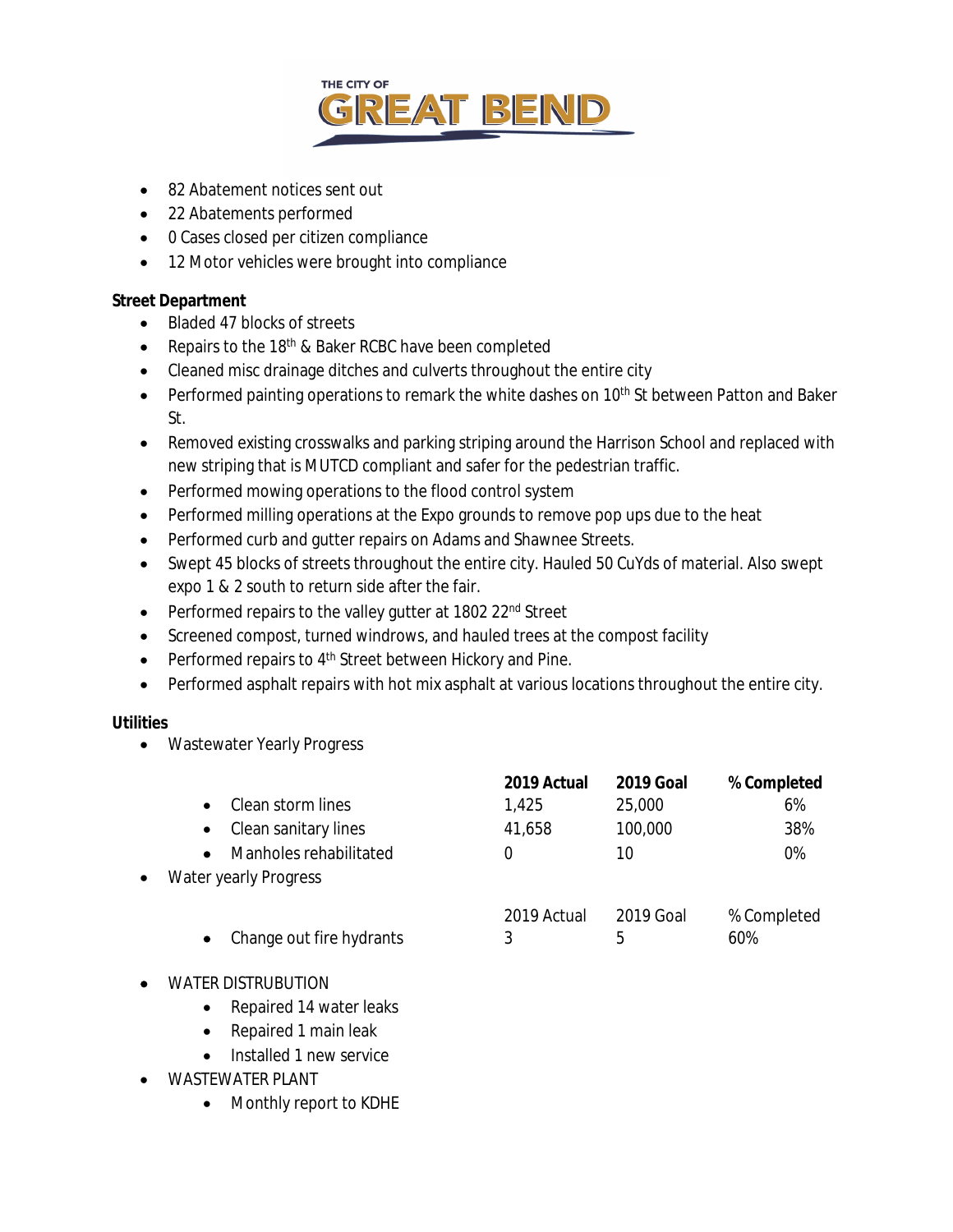

- Replaced bad VFD on the waste sludge pump
- PRETREATMENT
	- No reportable work performed
- Locates
	- $186$
- Upcoming projects
	- Wastewater WET test (schedule TBD)
	- Wastewater Semiannual pretreatment report to KDHE in August
	- Wastewater Sampling of industries for the pretreatment program
- **Training** 
	- 5 employees attended basic water well training
	- 6 employees attended water distribution training

### **Engineering:**

- Performed inspection of Kansas and Williams Street overlays.
	- o Excavation and replacement of full depth sections
	- o Milled two inches and performed leveling course and placed two inches of hot mix asphalt
	- o Performed pavement marking operations at the Senior Center parking lot and on Kansas and Williams St.
- Performed inspection of East 10<sup>th</sup> Street CCLIP project
	- o Milled two inches of existing surface asphalt
	- o Identified full depth removal and replacement sections and began operations to remove and replace them
- **Issued permit for Cox Communications to replace cable near the 10th & Grant intersection**
- Worked with Alpha Land Surveying in regards to right of way issues at 10<sup>th</sup> & Grant
- Issued approach permit to Suchy Construction for approach located at 3011 24<sup>th</sup> St.
- FY 2019 CCLIP Resurfacing US-56 (10<sup>th</sup>) from Hickory to 1300' west of Kiowa o Construction ongoing.
- 10<sup>th</sup> and Grant Intersection
	- o Phase III traffic control. Traffic shifted to north lane westbound and south lane eastbound for construction of center lanes.
- Crest Theatre HVAC Improvements
	- o Preconstruction meeting July 23, 2019.
	- o Construction ongoing.
- Street Assessment and GIS Mapping
	- o PEC provided links to access online mapping.
	- o Present to Council second meeting in September?
- City Hall Structural Analysis
	- o Report provided for City review. Awaiting City comments.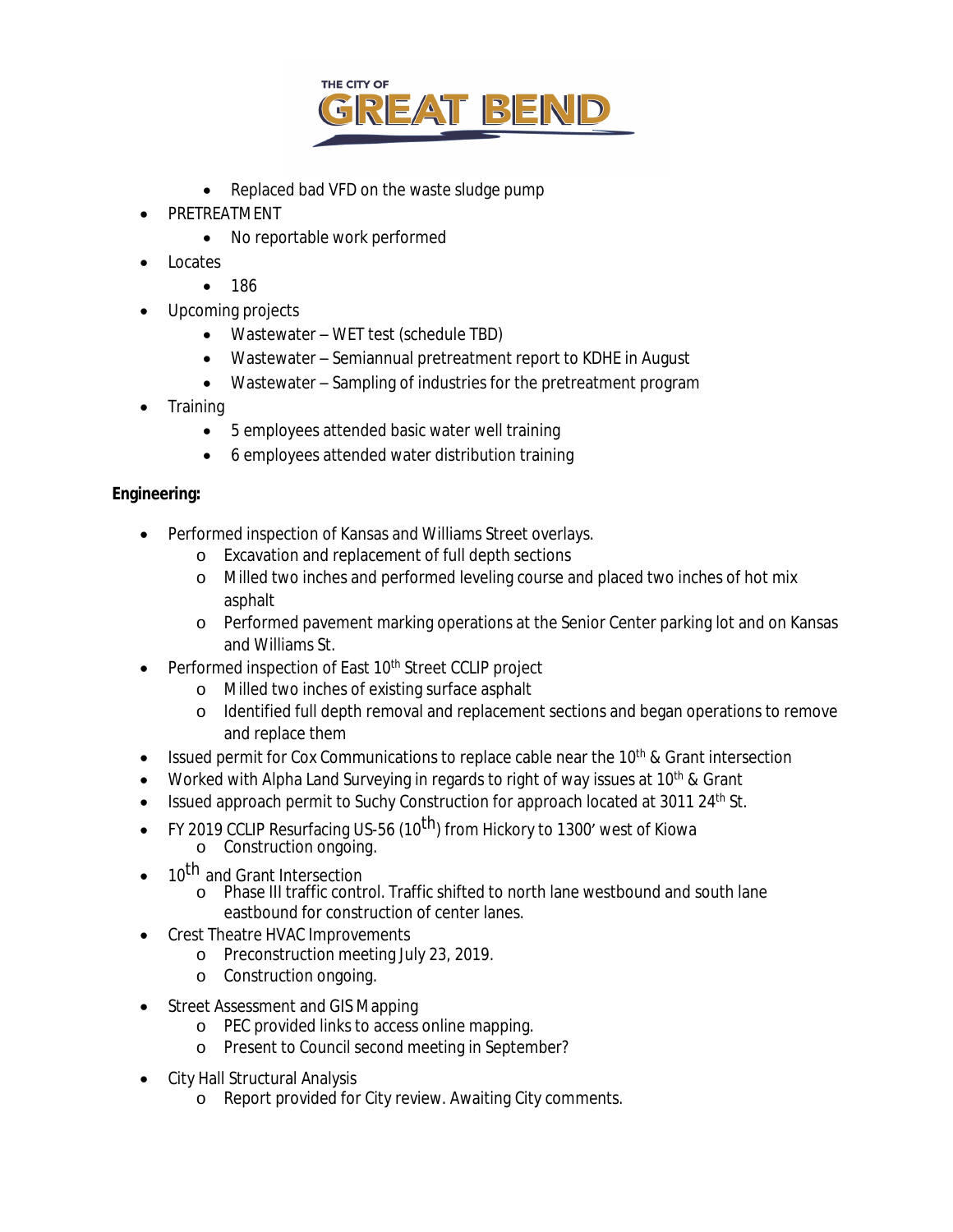

- City Standard Specifications and Details
	- o PEC to prepare final specifications and standard details based on comments received at the review meeting. Follow up on schedule.
	- o Present to Council second meeting in August?
- Williams and Kansas Resurfacing
	- o Change order approved for additional surfacing improvements at Senior Center.
- Amber Meadows Groundwater Study
	- o Groundwater field work summary memo at the August 19, 2019 regular City Council meeting.
- Hospital Waterline Adjustment
	- o Proposal approved, PEC beginning development of plans and specifications for bidding.
- **Emergency Sanitary Sewer Manhole Replacement** 
	- o No bids received. PEC requesting more information and proposals from APAC and Nowak.

# **Fire/EMS/Inspection/Code Enforcement**

Fire/EMS/Inspection/Code Enforcement

- $\bullet$  The Fire Department responded to 18 fire and EMS calls on July  $4^{\text{th}}$ . One was a working structure fire.
- Fire Department personnel worked a booth each night of the Barton County Fair. Staff also hosted a Touch-A-Truck Saturday afternoon.
- Chief McCormick attended the monthly CPM Course with other City staff.
- Chief McCormick attended the EMS Region III meeting.
- Department personnel participated in dive training.
- Department personnel assisted with the building of the new play area at Vet's.
- Chief McCormick attended the Kansas International Association of Arson Investigators meeting.
- Deputy Chief Brent Smith and FF Herbert Treff started with the department on the 29<sup>th</sup>.
- The remodel and construction of the front office is almost complete. Inspector Burns will have the newly created office and other office staff will rearrange.

|                                | 2018 | 2019 |  |
|--------------------------------|------|------|--|
| <b>Commercial Building</b>     | 53   | 30   |  |
| Inspected                      |      |      |  |
| Daycare / Schools              |      |      |  |
| <b>Fire Extinguisher Demos</b> |      |      |  |
| <b>Violations Found</b>        |      | 43   |  |

Fire Inspections Activity for July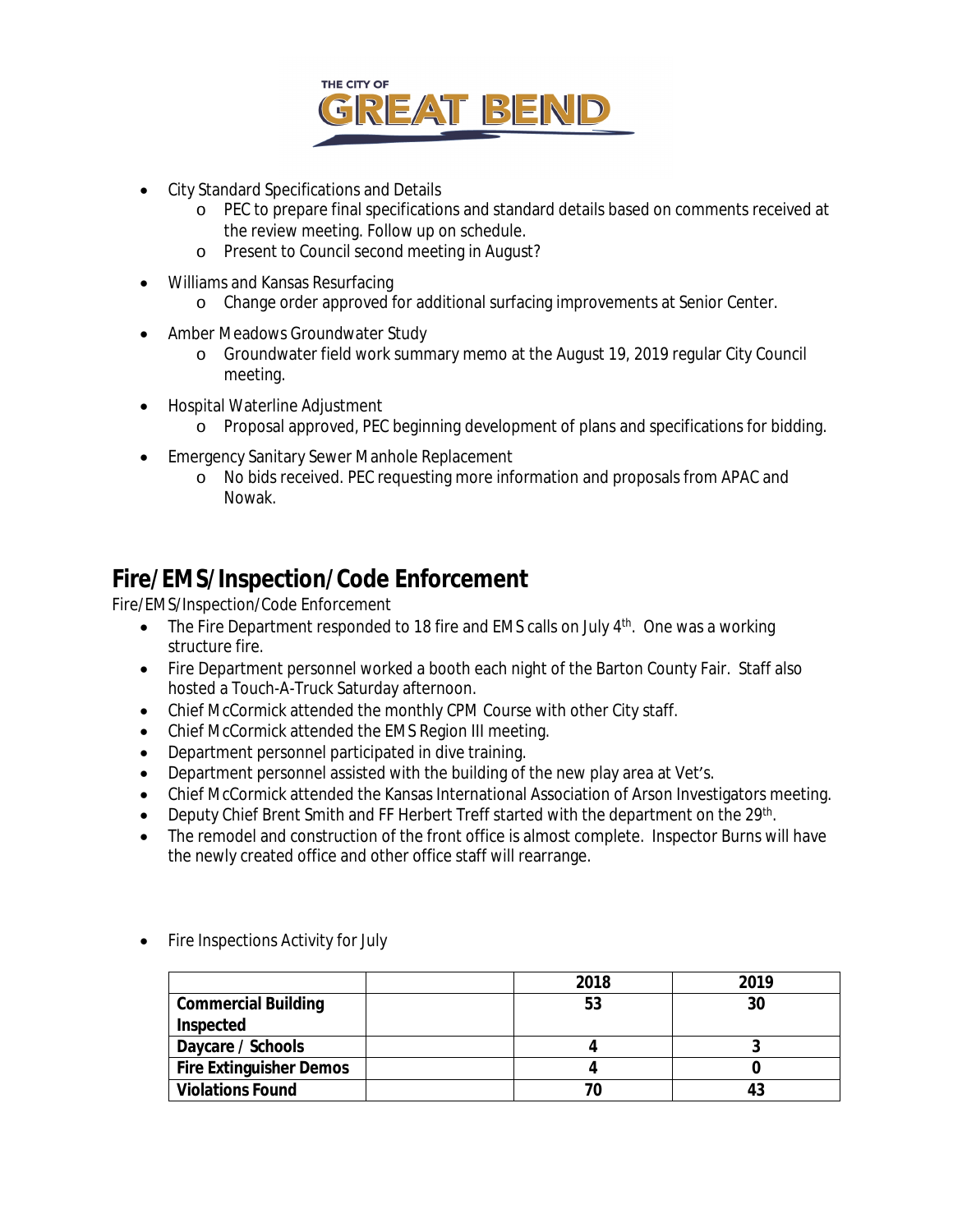

| <b>Firework Stands</b><br>Inspected |  |  |
|-------------------------------------|--|--|
| Department Activity for July        |  |  |

| 2018             | 2019             |  |  |
|------------------|------------------|--|--|
| 42               | 44               |  |  |
| 152              | 184              |  |  |
| 155              | 203              |  |  |
|                  | 2                |  |  |
| 4 mins. 16 secs. | 4 mins. 16 secs. |  |  |
| 35 secs.         | 37 secs.         |  |  |
| 30.41%           | 25%              |  |  |
| 1,337            | 1,355            |  |  |
|                  |                  |  |  |

• Building Inspection

|                 | <b>July 2018</b> |           |          | <b>July 2019</b> |                 |            |           |            |
|-----------------|------------------|-----------|----------|------------------|-----------------|------------|-----------|------------|
|                 |                  | Plumbin   | Electric | Mechani          |                 |            | Electrica | Mechanic   |
|                 | <b>Building</b>  |           | al       | cal              | <b>Building</b> | Plumbing   |           | al         |
| Commerc         |                  |           |          |                  |                 |            |           |            |
| ial             | 6                |           | າ        |                  | 8               | 3          | 5         | 5          |
| Residenti       |                  |           |          |                  |                 |            |           |            |
| al              | 40               | 6         | 9        | 13               | 39              | 8          | 11        | 14         |
| <b>Estimate</b> | \$310,200.       | \$21,052. | \$5,438. | \$84,997.        | \$1,586,387     | \$116,244. | \$80,700. | \$162,343. |
| d Cost          | 00               | 00        | $00\,$   | 00               | .00.            | 00         | 00        | $00\,$     |

- Code Enforcement
	- o 36 follow ups
	- o 4 closed cases
	- o 5 new cases
	- o 42 total cases

## **Police**

- Chief Bailey attended the Chiefs/Sheriffs monthly meeting on 07/11/2019 in Claflin, Ks.
- Cpl Davis attended A.L.I C E training (Active shooter training) July 16th and  $17^{\text{th}}$ .
- SRO Millard and SRO Thomas attended the Dare Conference July 21st through the 26th in Manhattan.
- Ofc Matthew Adams started his KLETC basic police academy on July 28<sup>th</sup>.
- Lt. Heather Smith assisted the Great Bend Recreation by instructing a Crime Scene Class to several area youths.
- Great Bend Police Department and other city departments worked the Cities booth at the Barton County Fair.
- Officer Jason Blundell resigned from the GBPD and began work at the Barton County Sheriff Office. GBPD is currently 2 officers short of being fully staffed.
- Chief Bailey attended the Pacesetters luncheon representing the Child Abuse Prevention Education board.
- GBPD Monthly & Yearly Stats: